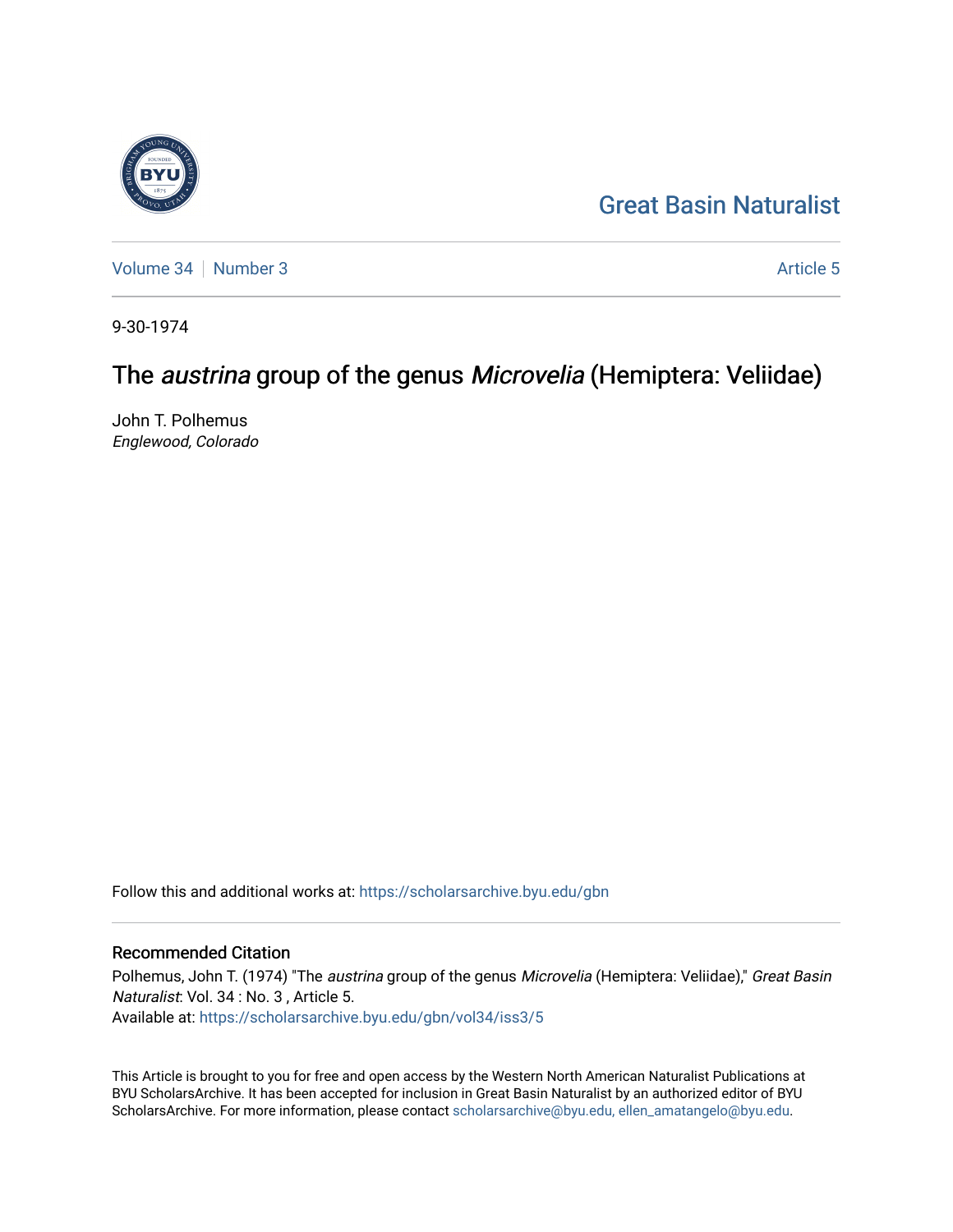#### THE AUSTRINA GROUP OF THE GENUS MICROVELIA (HEMIPTERA; VELIIDAE)

#### John T. Polhemus<sup>1</sup>

ABSTRACT.- Six new species of Microvelia are described from North and Central America: *depressus, glabrosulcata, leavipleura, paura, psilonota,* and<br>*reflexus. T*hese species are compared to *Microvelia austrina* Bueno, and the<br>*austrina* group is designated to hold them. The habitats and p group are discussed.

Microuelia austrina Bueno is a widespread species, occurring from the southeastern United States into Central Mexico. No closely related species have been previously described. Through extensive collecting from the United States to Panama, <sup>I</sup> have been able to secure series of Microvelia containing a complex of closely related species which I here designate as the *austrina* group.

In the *austrina* group the males offer little in the way of diagnostic characters, but the apterous females exhibit various modifications to facilitate the males' riding astride or "piggyback," and these features provide excellent specific characters. Many of the small microvelias exhibit such modifications in the female, but they have rarely been used as key characters (Polhemus, 1970). The late Carl Drake described many Microvelia, including some with obvious female modification, but did not use the character in discrimination, which may explain why several of the species described below stand in his collection under  $M$ . *austrina*. (Loans from the Drake collection are not permitted, so those specimens are not included in this study).

All of the species of the *austrina* group are found in cryptic habitats during daylight hours as they are apparently strongly negatively phototropic. Only once were members of this group observed running on open water; this was in the early morning in canopy jungle, where  $M$ . paura n. sp. could be seen in the dim light as dark specks moving slowly over a pool in the small stream. The most successful method of collecting is violent sweeping and splashing in dark caverns or under overhanging banks adjoining slow clear water streams. Many specimens collected were paired even after being dashed about, but no mating pairs were observed; Esaki  $(1937)^{\frac{1}{2}}$ noted a similar phoresy in M. notophora Esaki.

The modifications to facilitate the male's riding "piggyback" would seem to serve two purposes. First, a male would be readily available at the time of mating; second, the specialized modification exhibited by each species would be a premating reproductive isolating mechanism. At this time it is not known whether or not there are strong postmating reproductive isolating mechanisms in the group, but several species are sympatric, and as Littlejohn (1969) has pointed out, premating isolation would permit the most efficient use of gametes.

<sup>&</sup>gt;3115 S. York, Englewood, Colorado 80110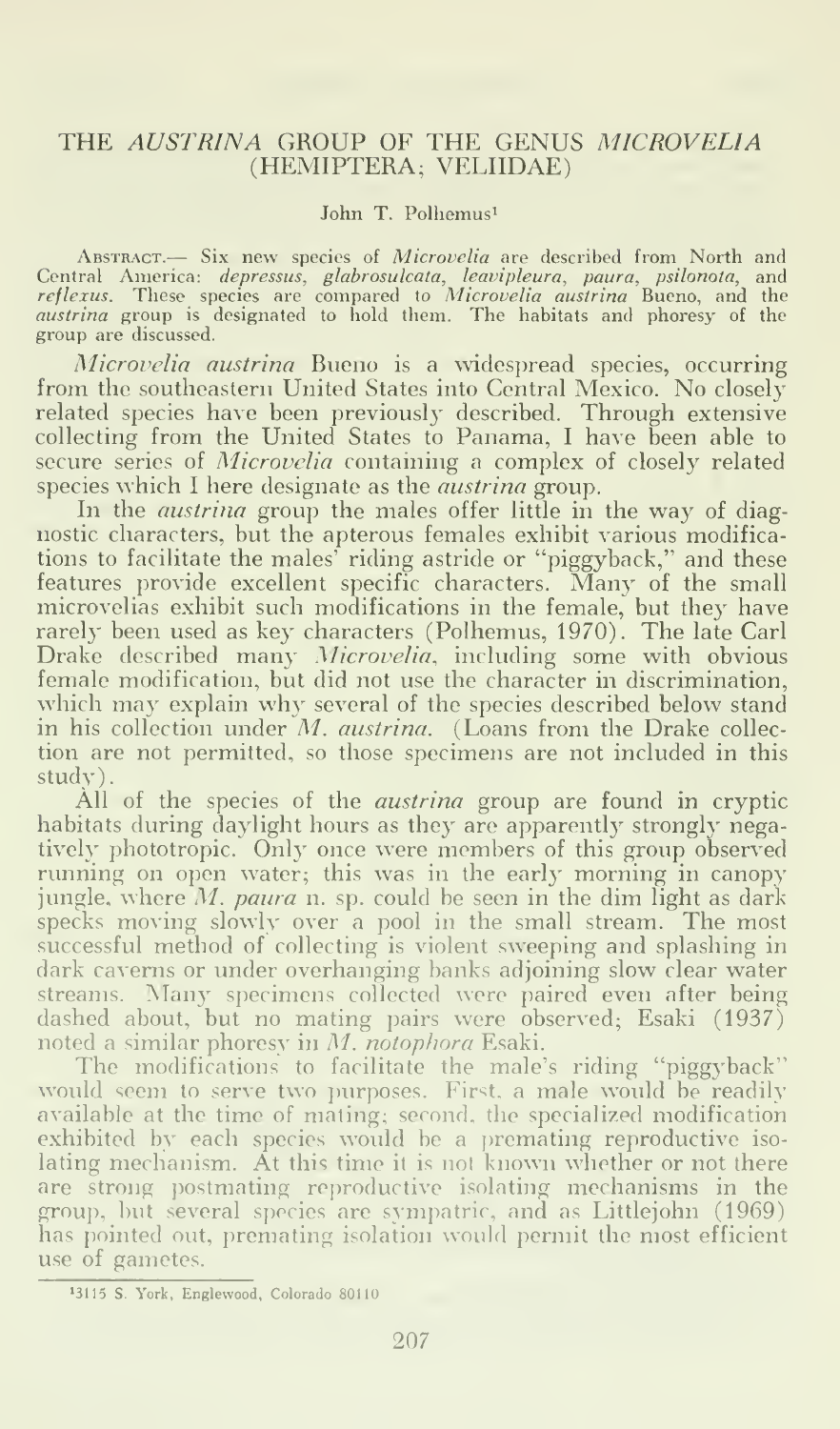The austrina group will be described first, giving the generalized characters; the species descriptions will follow, providing additional mm. Females are intentionally named as holotypes: those types being retained in the Polhemus collection are irrevocably committed to later placement in a designated type repository.

Much of the material reported here is in the Polhemus collection (JTP). Most of the remaining specimens belong to the University of Colorado Museum (CU), and <sup>I</sup> am indebted to Dr. Peter Robinson for the opportunity to study them. The latter were collected by Martin S. Polhemus and myself during a Mexican Expedition partly financed by <sup>a</sup> grant from the University of Colorado. <sup>I</sup> am indebted to the late Robert L. Usinger for permitting me to study specimens from the University of California at Rerkeley (UCB), to the late Jean L. Lafoon for the exchange specimens from the Iowa State University Collection, to Harold C. Chapman for the gift of specimens from his collection, and to Peter D. Ashlock for the loan of recently collected specimens from the University of Kansas (KU).

#### Microvelia austrina Group

DESCRIPTION.— Small  $(1.2 \text{ to } 2.2 \text{ mm})$ , stout (see Figs. 1, 2). Head short, broad, recessed into anterior margin of pronotum; ground color blackish brown with fine greyish pubescence. Pronotum long, covering mesonotum. Legs short, stout. Antenna short, stout, fourth segment fusiform. Hemelytral markings and veins in conspicuous. Body of male somewhat depressed dorsoventrally.

Male parameres small, inconspicuous; male genital segment not prominent (Fig. IE, F). Male foretibial comb prominent, extending beyond distal end of tibia.

#### Key to the Microvelia austrina Group

| Humeri not depressed                                                                                                                                                                                                                              |   |
|---------------------------------------------------------------------------------------------------------------------------------------------------------------------------------------------------------------------------------------------------|---|
| 2. Anterior lobe of pronotum with transverse orange brown<br>band extending laterally onto episternum; body length at<br>least 1.95 mm in male, 2.15 mm in female <i>reflexus</i> n. sp.                                                          |   |
| Anterior lobe of pronotum with shorter transverse orange<br>brown band, usually not extending past lateral margins; if<br>transverse band extends onto episternum (paura), then<br>body length not more than 1.3 mm in male, 1.75 mm in<br>female |   |
| 3. Distal segment of middle tarsi either shorter or longer than<br>proximal segment by about 20 percent; coxae yellowish or<br>dark brown                                                                                                         | 4 |
| Distal segment of middle tarsi subequal to proximal segment;<br>coxae yellowish                                                                                                                                                                   | 5 |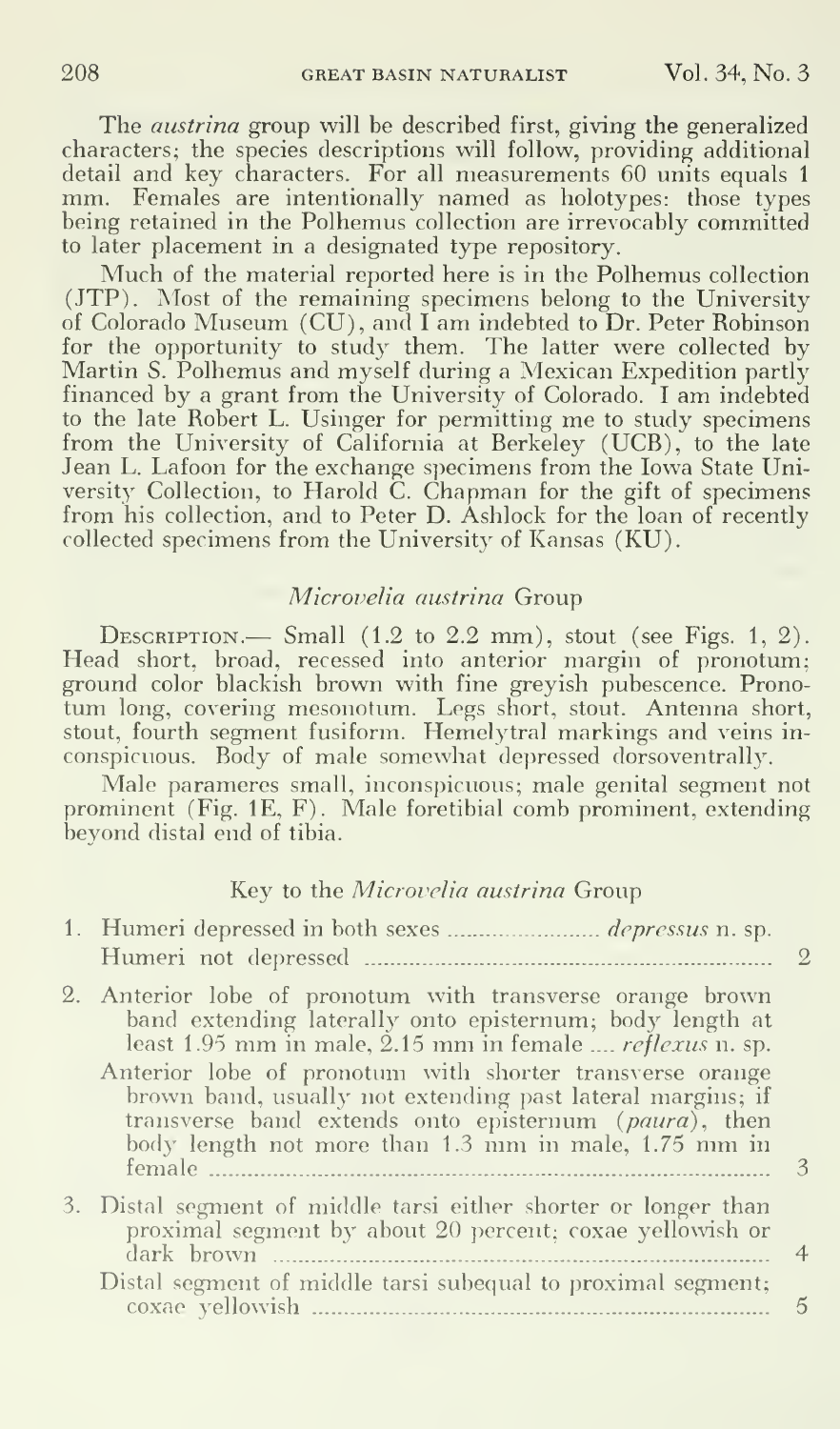- 4. Distal segment of middle tarsi longer than proximal segment (7:9); coxae dark brown glabrosulcuta n. sp. Distal segment of middle tarsi shorter than proximal segment (11:9); coxae yellowish paura n. sp.
- 5. Proepisternum yellowish or light orange brown with very obvious but tiny black conical setae psilonota n. sp. Venter unicolorous or proepisternum dark orange brown; pro episternum not light colored and black conical setae not obvious 6
- 6. Posterior acetabula with glabrous area ....... laevepleura n. sp. Posterior acetabula without glabrous area .... *austrina* Bueno

#### Microvelia austrina Bueno 1924

Microvelia austrina Bueno 1924. Bull. Brooklyn Ent. Soc. 19(5): 191 (North Carolina)

Drake and Hussey (1955) gave the distribution of this species as Indiana, Maryland, Mississippi, North Carolina, Tennessee, Virginia, and Mexico.

DESCRIPTION.— Female body shape elongate, quite similar to



Fig. 1. Microvelia leavipleura n. sp.: a, Apterous male; b, Apterous female; c, Macropterous female; d. Pronotum and pleura, apterous female, side view; e. Genital segments, male; f.Male paramere.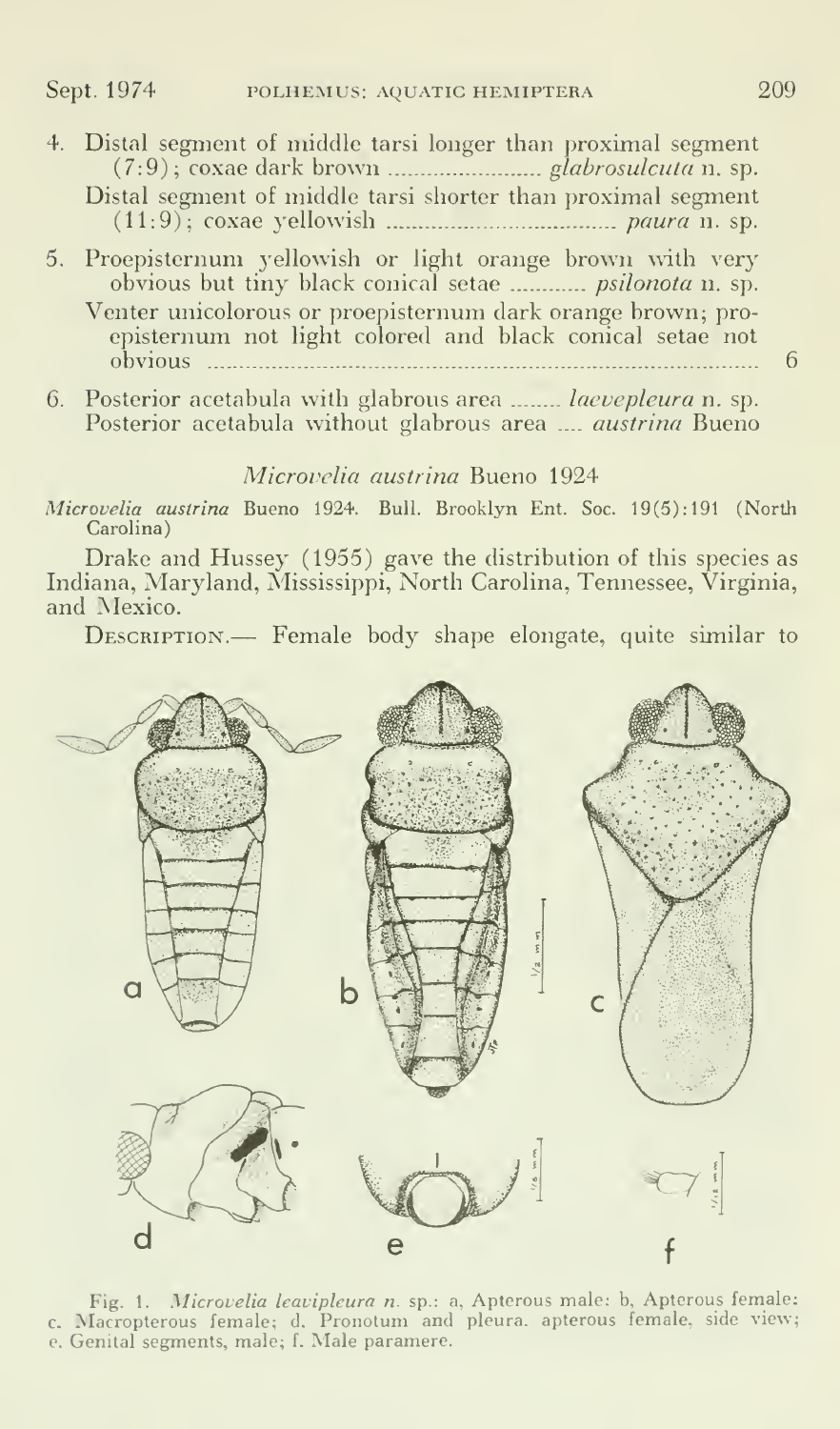

Fig. 2. Microvelia spp.: a, paura n. sp., apterous female; b-g. Pronotum and pleura, apterous females, side view; b, *paura* n. sp.; c. *depressus* n. sp.; a d, psilonola n. sp.; e, glabrosulcala n. sp.. f, reflexus n. sp., g, austrina Bueno.

Figure IB; male body shape elongate, tapering caudad, very similar to Figure 1A.

Anterior lobe of pronotum with yellowish to dark orange brown band, continuous or weakly interrupted on midline, extending almost to lateral margins in some females, shorter and darker in males. Anterior lobe of pronotum, humeri, and pleura of apterous female with long stiff setae (Fig. 2G); alate females with a patch of stiff setae on anterolateral margins of pronotum; apterous and alate males with shorter scattered setae on pronotum and elytra. Apterous fe male without glabrous areas on pronotum or pleura, but with semiglabrous depressed area on propleura and mesopleura.

Connexiva slightly raised in male, almost flat to vertical in ap terous females. Dorsum of abdomen covered with short inconspicu ous pubescence.

Venter uniformly dark, except dark orange brown next to eyes on proepisternum, anterior and middle acetabula; venter of abdomen with semilong decumbent setae in female, shorter in male. Rostrum basally, coxae, trochanters, femora basally and legs beneath yellowish to testaceous, remainder of extremities brown. Legs with the following proportions (apterous female plesiotype):

|           | Femur | Tibia | Tarsal | Tarsal <sub>2</sub> |
|-----------|-------|-------|--------|---------------------|
| Anterior  | 28    | 20    |        | $\sim$              |
| Middle    | 32    | 26    |        |                     |
| Posterior | 33    | 36    |        |                     |

Antenna! proportions I; II; III; IV: 9; 10; 12; 14.

Body measurements:<br>Mean length of 10 apterous  $\delta \delta : 1.59$  mm (max. 1.70, min. 1.47).<br>Mean width of 10 apterous  $\delta \delta : 0.60$  mm (max. 0.68, min. 0.55).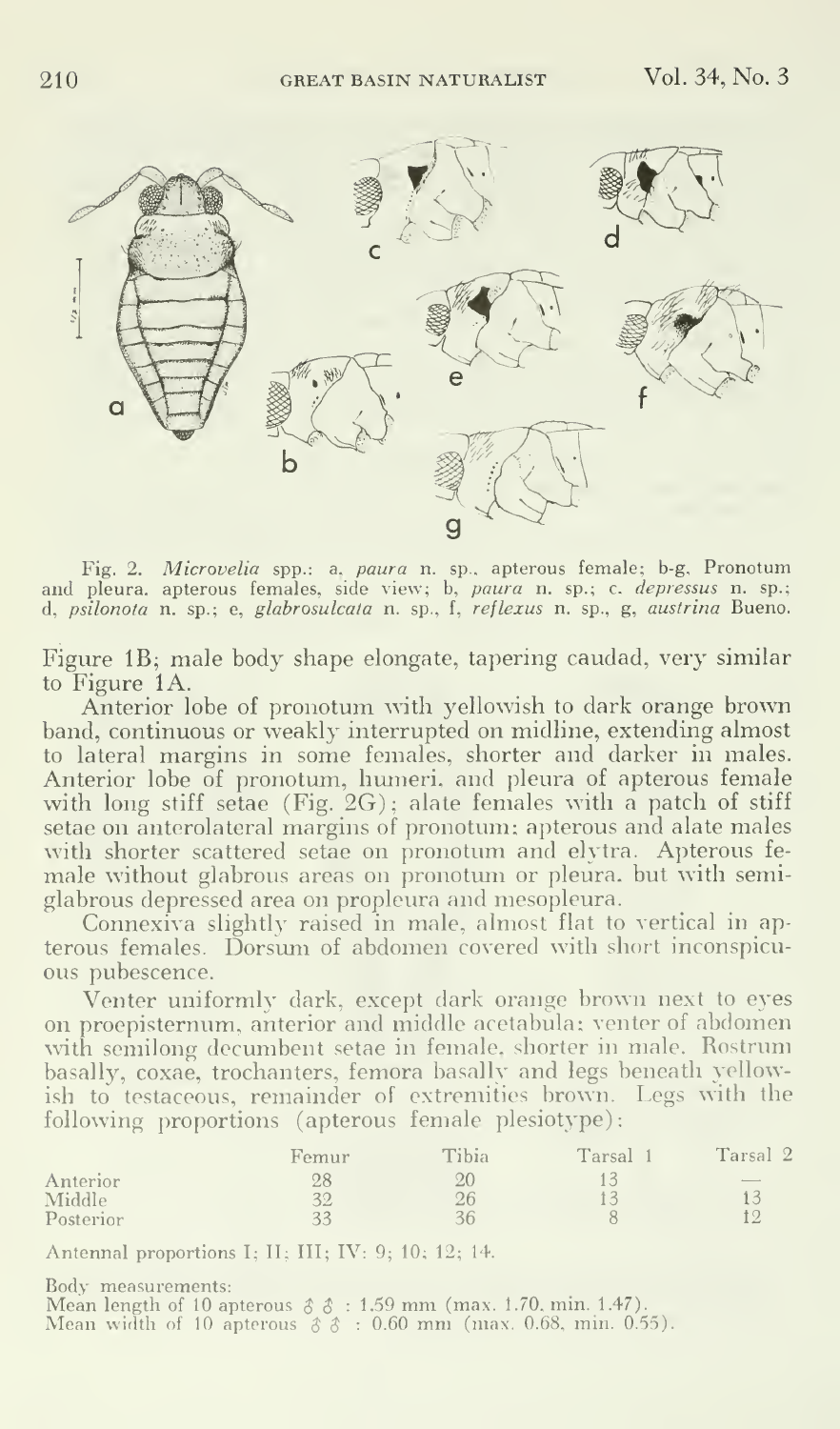Mean length of 10 apterous  $99 : 1.87$  mm (max. 2.00, min. 1.80).<br>Mean width of 10 apterous  $99 : 0.74$  mm (max. 0.80, min. 0.70). Plesiotype: Length 1.88 mm, width 0.72 mm (apterous 9).

MATERIAL EXAMINED.—MEXICO: SAN LUIS Potosi, 1 & apterous, 25 & &,<br>23 \ \ 23 \ \ 23 \ \ macropterous, Ciudad del Maiz, CL528, 9-1-1971, J. T. & M.S. Polhemus (JTP): VERACRUZ; 1  $\delta$ , 1  $\Omega$  apterous, 8  $\delta$   $\delta$ , 2  $\Omega$  9 macropterous, Tantoyuca,<br>CL523, 8-1-1971. J. T. & M. S. Polhemus (JTP). UNITED STATES; GEORGIA; Calhoun, 8-VIII-1958, H. C. Chapman, 22 δδ, 17 ♀♀, all apterous (JTP).<br>TENNESSEE; Knoxville, 27-VI-1891 to 2-VII-1891, H. E. Summers Collection,<br>1δ, 4 ♀♀, all macropterous (JTP).

Discussion.— The description of *austrina* by Torre-Bueno (1924) is quite adequate but is given here for consistency. Curiously, Torre- Bueno chose a female for the type of *austrina*, but undoubtedly with a different motivation than mine in describing additional members of the group.

Austrina can be separated from the other group species by the key characters and by the small degree of modification in the apterous female.

#### Microvelia depressus, n. sp.

Female body shape elongate oval, widest across metapleura; male body shape similar to female but slightly narrower.

Anterior lobe of pronotum with orange brown band reaching inner margin of eyes, often weakly interrupted medially. Female pronotiun with two groups of stiff but slender, long setae, most noticeable from side (Fig. 2C) ; male with shorter scattered setae; humeri depressed in both sexes, pronotum narrowed laterally, and entire dorsum depressed below level of first visible abdominal tergite; female with glabrous area on lateral margin.

Connexiva moderately raised in males, usually vertical in females or reflexed over last three tergites.

Venter uniformly dark except small brown spot on proepisternum cephalad of anterior coxae; jugum of head and entire venter covered with minute black conical setae, most noticeable on brown area of proepisternum. Legs, rostrum, and antennae brown; basal part of femora and trochanters yellowish. Posterior acetabula with glabrous spot. Legs with following proportions:

| Femur | Tibia | Tarsal | Tarsal 2 |
|-------|-------|--------|----------|
|       |       | 10     | $-$      |
| O7    | 22    |        |          |
| 30    | 30    |        |          |
|       |       |        |          |

Antennal proportions I; II; III; IV: 10; 8; 7; 13.

Body measurements:<br>
Mean length of 9 apterous  $\delta \delta : 1.74$  mm (max. 1.78, min. 1.53).<br>
Mean width of 9 apterous  $\delta \delta : 0.75$  mm (max. 0.77, min. 0.72).<br>
Mean length of 10 apterous  $\Omega \Omega : 167$  mm (max. 1.72, min. 1.60).<br>
M

Holotype: Length 1.67 mm, width 0.78 mm.

MATERIAL EXAMINED. — Holotype, apterous 9, 10 mi. N Chapala. Jalisco. Mexico, 22-IV-1964, J. T. & M. S. Polhemus (CU). Paratypes as follows;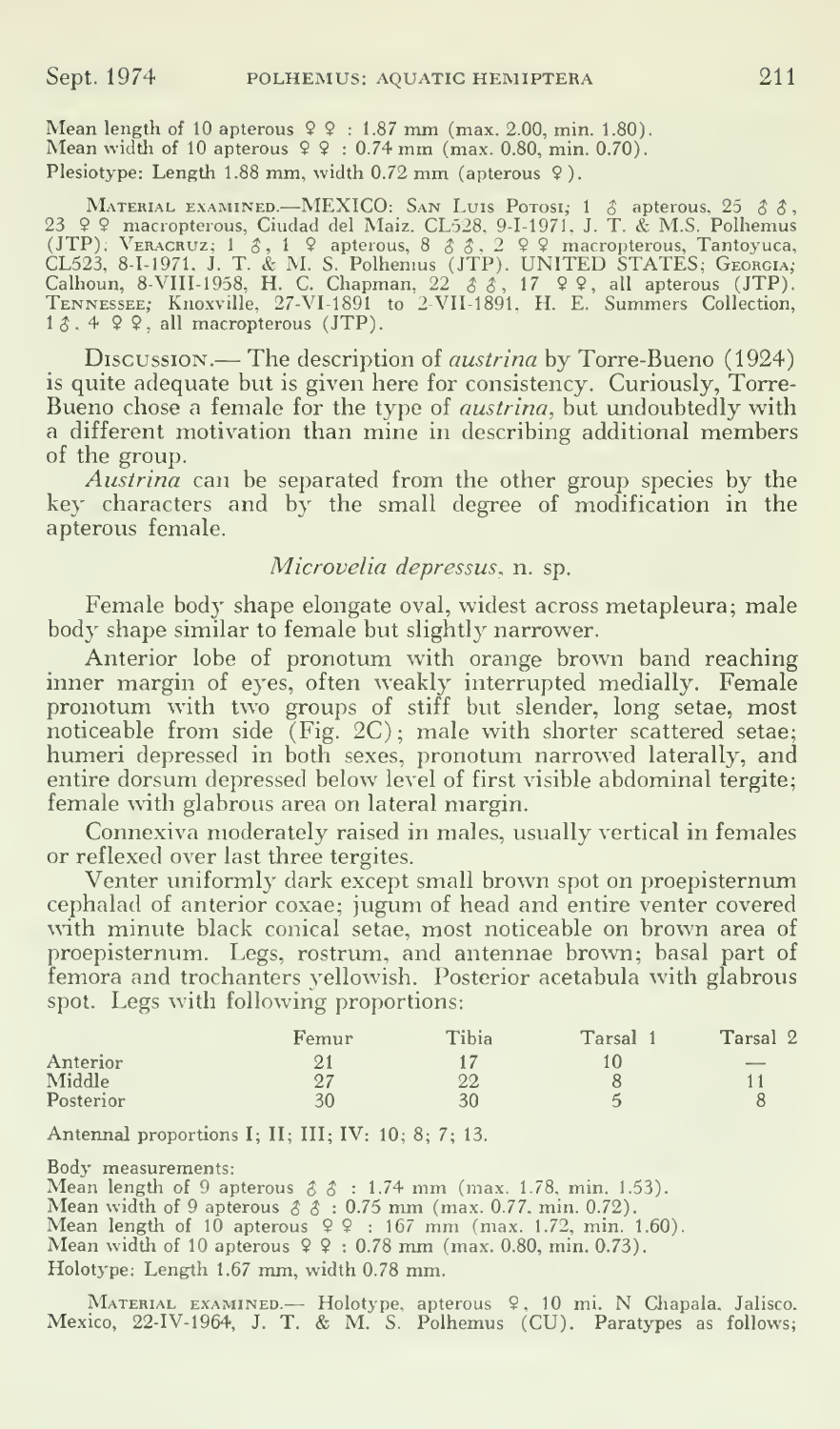MEXICO: Jalisco; 9 & &, 18 9 9 apterous, 10 mi. N Chapala, 22-IV-1964, J. T. & M. S. Polhemus (CU, JTP).

Discussion.— The strongly depressed humeri in both sexes are characteristic of this species and set it off from the remainder of the group.

#### Microvelia glabrosulcata, n. sp.

Female body shape elongate, abdomen slightly wider than thorax, not as robust as psilonota; male body shape elongate, tapering caudad, similar to Figure 1A.

Anterior lobe of pronotum with orange brown uninterrupted band reaching inner eye margin, rarely beyond. Anterior lobe of alate and apterous females with long stiff setae, apterous females also with stiff setae on humeri directed cephalad (Fig. 2E), thinner long setae on propleura of females; males with shorter scattered setae, not prominent. Apterous and alate females with a shallow glabrous sulcus on lateral margin of pronotum cephalad of humeri.

Connexiva almost flat in males and some females, strongly raised in most females, rarely almost vertical.

Venter uniformly dark, except proepisternum dark grey brown; entire venter set with minute black conical setae, most noticeable on episternum. Legs, rostrum, and antennae brown, anterior femora lighter beneath. Acetabula with prominent glabrous areas. Legs with following proportions:

|           | Femora | Tibia | Tarsal 1 | Tarsal 2 |
|-----------|--------|-------|----------|----------|
| Anterior  | 24     |       |          | $-$      |
| Middle    | 25     | 22    |          |          |
| Posterior | 26     | 26    |          |          |

Antennal proportions I; II; III; IV: 8; 7; 6; 10.

Body measurements:<br>
Mean length of 10 apterous  $\delta \hat{\delta}$ : 1.34 mm (max. 1.38, min. 1.28).<br>
Mean width of 10 apterous  $\delta \hat{\delta}$ : 0.58 mm (max. 0.60, min. 0.55).<br>
Mean length of 10 apterous  $\varphi$   $\varphi$ : 1.66 mm (max. 1.72,

Holotype: Length 1.62 mm, width 0.73 mm.

MATERIAL EXAMINED.— Holotype, apterous 9, Ciudad del Maiz, San Luis<br>Potosi, Mexico, 9-1-1971, CL528, J. T. & M. S. Polhemus (in Polhemus Collection). Paratypes as follows; MEXICO: SAN Luis Porosi; 10  $\circ$   $\circ$   $\circ$  , 22  $\$ apterous, 14  $\delta$   $\delta$ , 21  $\Omega$  9 macropterous, Ciudad del Maiz, 9-I-1971, CL528, J. T. & M. S. Polhemus (JTP). JALIsco; 1  $\delta$ , 1  $\Omega$  apterous, 10 mi. N Chapala, C2-IV-1964, CL1031, J. T. & M. S. Polhemus (CU). UNITED S

Discussion.— This species is widely distributed, but its known range is restricted to northern Mexico and Arizona. At Ciudad del Maiz, San Luis Potosi, it was taken with austrina.

The glabrous sulcus on the female pronotum, the dark coxae, and the long distal segment of the middle tarsi are diagnostic. The body shape is compact and somewhat resembles *depressus*.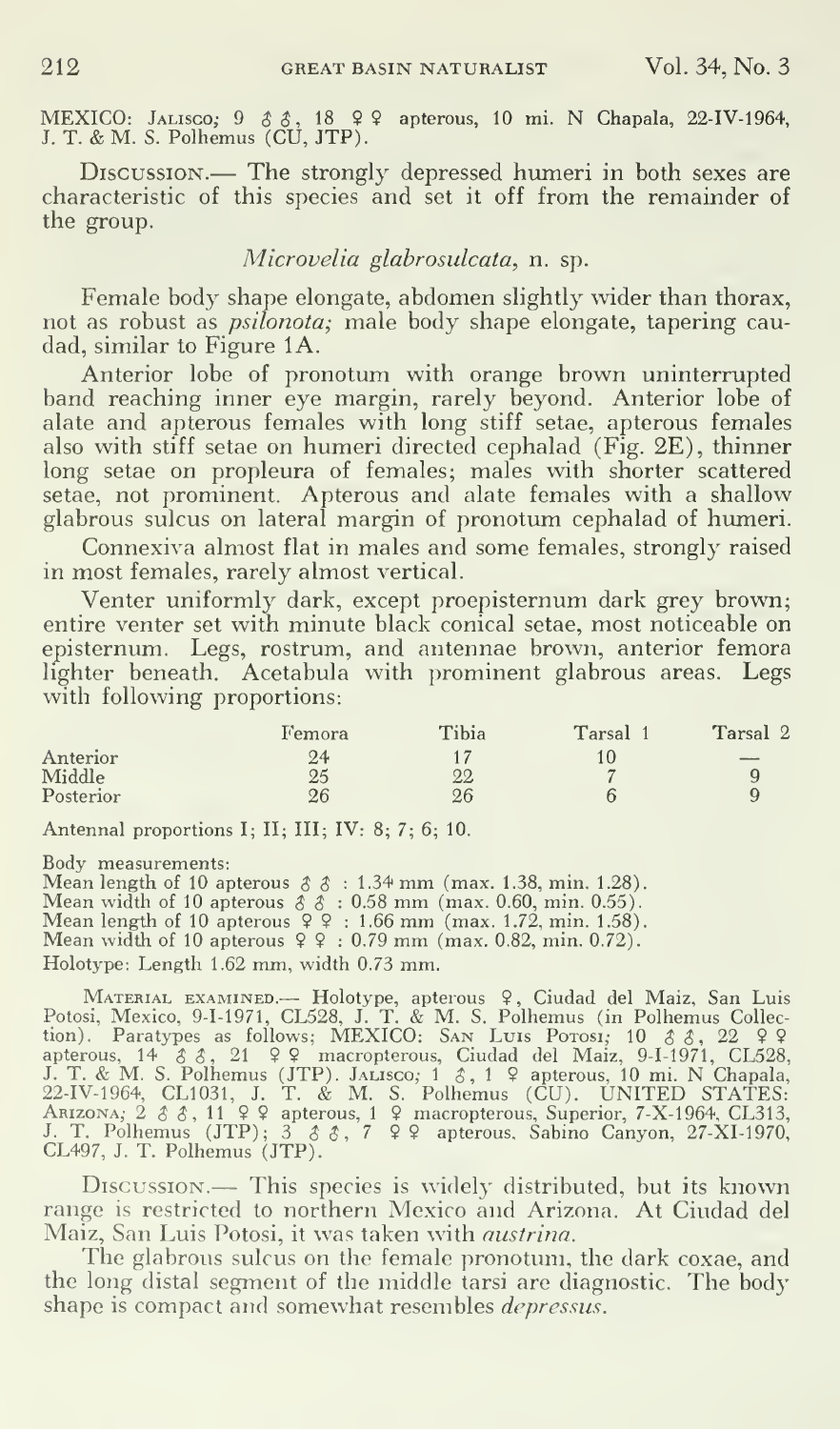#### Microvelia leavipleura, n. sp.

Female body shape elongate (Fig. IB) ; male body shape elongate, tapering caudad  $(Fig. 1A)$ .

Anterior lobe of pronotum with yellowish to dark orange brown band, continuous or weakly interrupted on mid-line, not extending to lateral margins. Anterior lobe of pronotum, humeri, and pleura of apterous female with long stiff setae (Fig. ID); anterior lobe of pronotum and corium of hemelytra in alate female with long stiff setae; apterous and alate males with shorter scattered setae on pro notum and elytra. Apterous female with a glabrous sulcus on the metapleura  $(Fig. 1D)$ ; alate female with shallow sulcus in same position, not glabrous.

Connexiva slightly raised in male, reflexed over abdomen in female. Dorsum of abdomen covered with semilong decumbent setae, shorter in male.

Venter uniformly dark, covered with semilong decumbent setae in female, much shorter in male. Femora yellowish basally and beneath, remainder of femora and tibia deep brown. Coxae, tro chanters, and beak yellowish, antennae deep brown. Legs with the following proportions (holotype):

|           | Femur | Tibia  | Tarsal | Tarsal 2                 |
|-----------|-------|--------|--------|--------------------------|
| Anterior  | 39    | $\sim$ | 14.    | $\overline{\phantom{a}}$ |
| Middle    | 40    | 33     | 10     |                          |
| Posterior | 42    | 40     | 10     |                          |

Antennal proportions I; II; III; IV: 12; 15; 14; 17.

Body measurements:<br>
Mean length of 10 apterous  $\delta \hat{\delta}$ : 1.77 mm (max. 1.80, min. 1.72).<br>
Mean width of 10 apterous  $\delta \hat{\delta}$ : 0.68 mm (max. 0.70, min. 0.67).<br>
Mean length of 10 apterous  $\hat{\varphi}$   $\hat{\varphi}$ : 2.17 mm (max.

Holotype: Length 2.20 mm, width 0.83 mm.

Genital segment and paramere of male as in Figure IE and F respectively.

MATERIAL EXAMINED.— Holotype, apterous <sup>9</sup> , Rincon Chamula. Chis., Mexico, 6-1-1974, CL671, J. T. Polhemus (in Polhemus Collection). Paratypes as follows; MEXICO: CHIAPAS; 21  $\delta$   $\delta$ , 17  $\hat{\varphi}$  2 apterous, Rincon Chamula, CL671, 6-I-1974, J. T. Polhemus (JTP); 13  $\delta$   $\delta$ , 13  $\varphi$  2 apterous, 2  $\delta$   $\delta$ , 3  $\varphi$  2 macropterous, 1 nymph, 12 mi. N Bochil, CL10 Polhemus (CU).<br>Discussion.— This is the only member of the group in which

the apterous female has an obvious glabrous sulcus on the metapleura. In general body shape, leavipleura resembles austrina, but the glabrous area on the posterior acetabula, lacking in *austrina*, will separate them.

The collections of this species were made over <sup>a</sup> rather restricted area in northern Chiapas.

#### Microvelia paura, n. sp.

Female body shape robust (Fig. 2A) ; male body shape similar to figure lA.

Anterior lobe of pronotum with orange brown band extending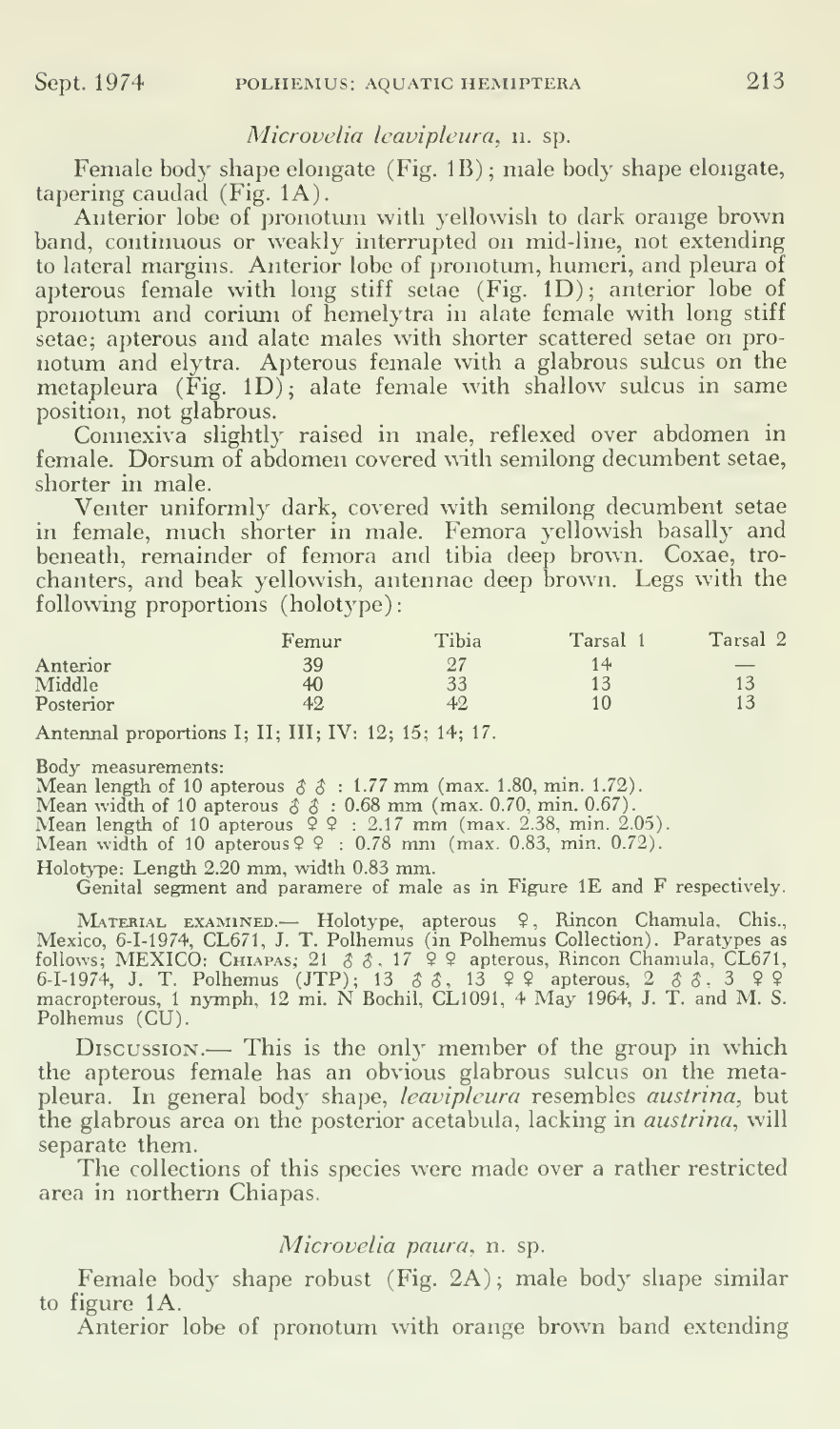to lateral margins in females, evanescent laterally in males; episternum orange brown. Dense area of bristly setae on each humerus of apterous females (Figs. 2A, B), absent in alate female; bristly setae sparsely set laterally on anterior pronotal lobe; males without long hairs on pronotum. Small glabrous spot, sometimes absent, on lateral margin of pronotum of apterous female (Figs. 2A, B); metapleura with a shallow transverse, faintly shining depression. Elongate glabrous area on pronotum in a shallow transverse sulcus cephalad of humeri, reaching lateral margin, and irregular glabrous spot on mesopleura of alate female.

Connexiva slightly raised, sometimes almost vertical in female. Dorsum of abdomen covered with semilong decumbent setae, shorter in male.

Venter uniformly dark except episternum; thickly set with minute black conical setae, sparser posteriorly, very noticeable on episternum. Femora yellowish, tibia yellow brown, knees em browned in females; males slightly darker. Legs with following proportions (holotype)

|                         | Femur | Tibia | Tarsal         | Tarsal 2 |
|-------------------------|-------|-------|----------------|----------|
| Anterior                | 25    | 19    |                | $-$      |
| $\operatorname{Middle}$ | 26    | ل ہے۔ |                |          |
| Posterior               | 30    | 30    | $\overline{ }$ |          |
|                         |       |       |                |          |

Antennal proportions I; II; III; IV: 9; 10; 9; 12.

Body measurements:<br>
Mean length of 7 apterous  $\hat{\delta}$   $\hat{\delta}$  : 1.11 mm (max. 1.14, min. 1.07).<br>
Mean width of 7 apterous  $\hat{\delta}$   $\hat{\delta}$  : 0.44 mm (max. 0.44, min. 0.43).<br>
Mean length of 10 apterous  $\hat{\gamma}$   $\hat{\gamma}$  : 1.6

Holotype: Length 1.58 mm, width 0.68 mm.

MATERIAL EXAMINED. Holotype, apterous 9, Palenque, Chis., Mexico, 13-XII-1973, CL608, J. T. Polhemus (in Polhemus Collection). Paratypes as follows; EL SALVADOR: 3  $\delta$   $\delta$ , 13  $\Omega$  apterous, 11  $\delta$   $\delta$ , 33  $\Omega$   $\Omega$  m pas- <sup>5</sup> \$ \$ , 10 9 9 apterous, 4 \$ \$, 2 9 9 macropterous, Palenque. CL608, 13- XII-1973, J. T. Polhemus (JTP); <sup>1</sup> 9 apterous. Rincon Chamula. CL671. 6-1-1974, J. T. Polhemus (JTP); <sup>1</sup> <sup>9</sup> apterous, <sup>2</sup> \$ \$, <sup>2</sup> <sup>9</sup> <sup>9</sup> macropterous. Rizo de Oro, CL1331, 14-M970, J. T. Polhemus (JTP); <sup>2</sup> <sup>9</sup> <sup>9</sup> apterous, Simojovel 22-VII- to 19-VIII-1958, J. A. Chermak (UCB). PANAMA: <sup>3</sup> \$ \$, <sup>2</sup> <sup>9</sup> <sup>9</sup> macropterous, Cerro Campana, 7-V-1973, P. D. Ashlock (JTP, KU).

DISCUSSION.— The female body shape in *paura* is quite robust, and the transverse orange brown band on the anterior lobe of the pronotum reaches the lateral margins or extends onto the propleura; these characteristics give the females a rather distinctive appearance. The males, on the other hand, are very difficult to separate from the other species. The dense field of minute black conical setae on the venter, the orange brown episternum, and the long proximal segment of the middle tarsi are helpful.

Paura occurs throughout Central America.

#### Microvelia psilonota, n. sp.

Female body shape robust, similar to *paura* (Fig. 2A); male body shape elongate, tapering caudad, similar to Figure 1A.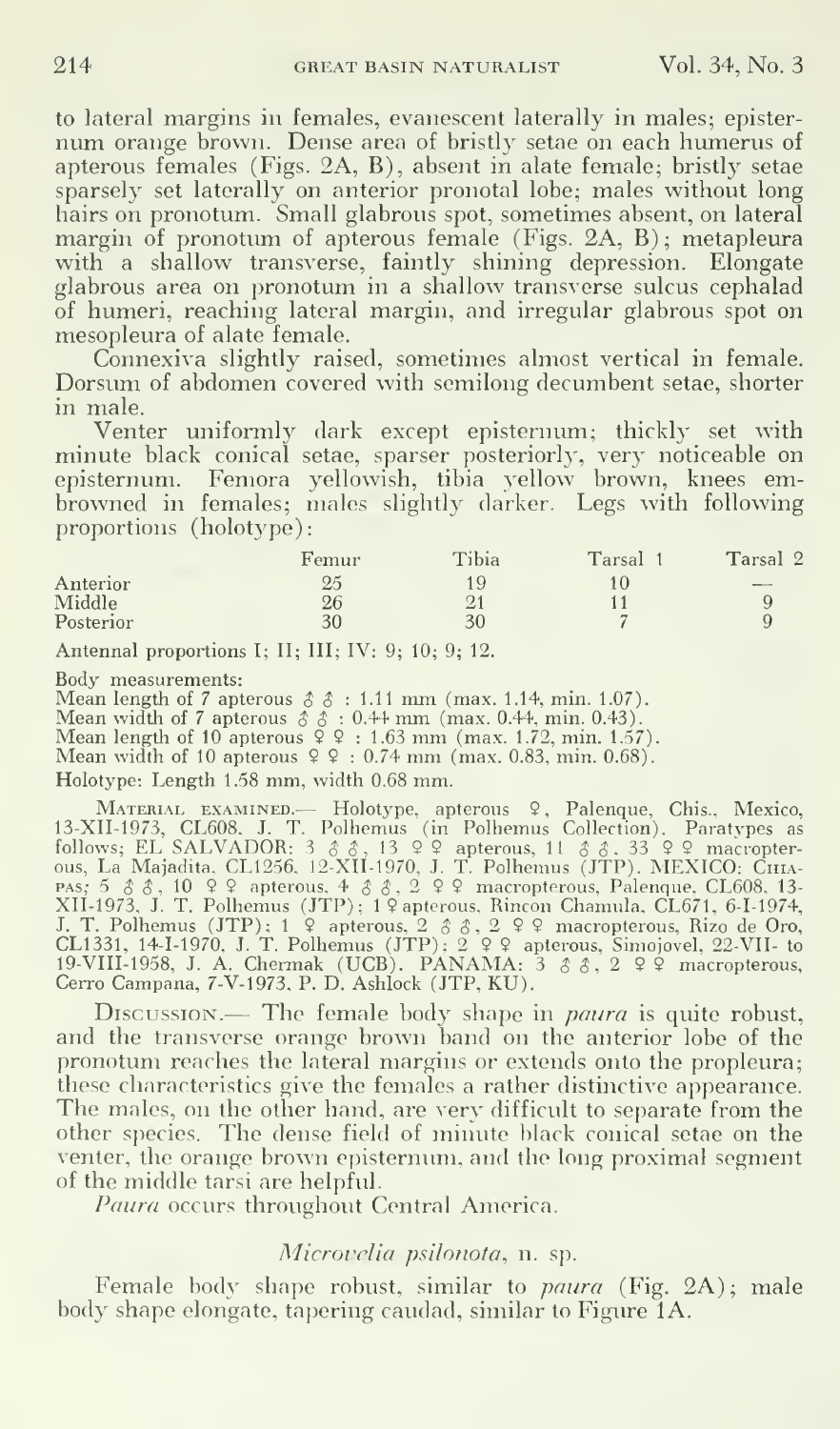Anterior lobe of pronotum with uninterrupted light to dark orange brown band not reaching lateral margins, rarely extending laterally to behind middle of eye. Anterior lobe of pronotum and propleura of alate and apterous females with long stiff setae (Fig. 2D); apterous and alate males with shorter scattered setae, not prominent. Apterous and alate females with a shallow glabrous sulcus of somewhat variable shape on lateral margin of pronotum (Fig. 2D) . Pronotal disc of apterous female broadly feebly depressed.

Connexiva almost flat to feebly raised in males and most females, strongly raised and almost vertical in some females.

Venter uniformly dark, except proepisternum light orange brown; jugum of head, inner portion of anterior coxae, proepisternum behind eyes, lateral margins of metapleura and abdominal ventrites above spiracles with a field of minute black conical setae. Legs yellowish, embrowned dorsally on tarsi, tibia, and distal part of femora. Acetabula brown, posterior acetabula with glabrous area. Trochanters, coxae, rostrum and ventral part of first three antennal segments yellowish to yellowish brown; remainder of antennae brown. Legs with following proportions (holotype):

|           | Femora | Tibia         | Tarsal | Tarsal 2          |
|-----------|--------|---------------|--------|-------------------|
| Anterior  |        |               |        | <b>CONTRACTOR</b> |
| Middle    | 24     | $\Omega$<br>∠ |        |                   |
| Posterior | OΚ     | O7<br>↩       |        |                   |

Antennal proportions I; II; III; IV: 8; 10; 7; 12.

Body measurements:<br>
Mean length of 10 apterous  $\delta \; \delta : 1.28$  mm (max. 1.32, min. 1.21).<br>
Mean width of 10 apterous  $\delta \; \delta : 0.53$  mm (max. 0.55, min. 0.52).<br>
Mean length of 10 apterous  $9$   $9$  : 1.70 mm (max. 1.77, min. Holotype: Length 1.62 mm, width 0.83 mm.

MATERIAL EXAMINED. Holotype, apterous 9. 20 mi. SE Acatlan, Puebla,<br>Mexico. 16-XII-1969. CL1243. J. T. Polliemus (in Polhemus Collection). Para-<br>types as follows: MEXICO: PUEBLA; 6  $\delta$   $\delta$ , 15  $\Omega$  apterous, 13  $\delta$   $\delta$ <sup>1</sup> \$ macropterous. La Palmita, 20-IV-1964; CL1018. J. T. & M. S. Polhemus (CU). Sinaloa; 2 9 9 macropterous, Santa Lucia. 20-IV-1964, CL1019, J. T. & M. S. Polhemus (CU, JTP).

Discussion.— The robust body shape, nature of the glabrous pronotal sulcus, and setae pattern make separation of *psilonota* females a simple matter, but the males are very difficult to separate. The combination of body size, yellowish proepisternum with the field of tiny conical black setae, and subequal middle tarsal segments are helpful, but for certain identification, associated females are desirable.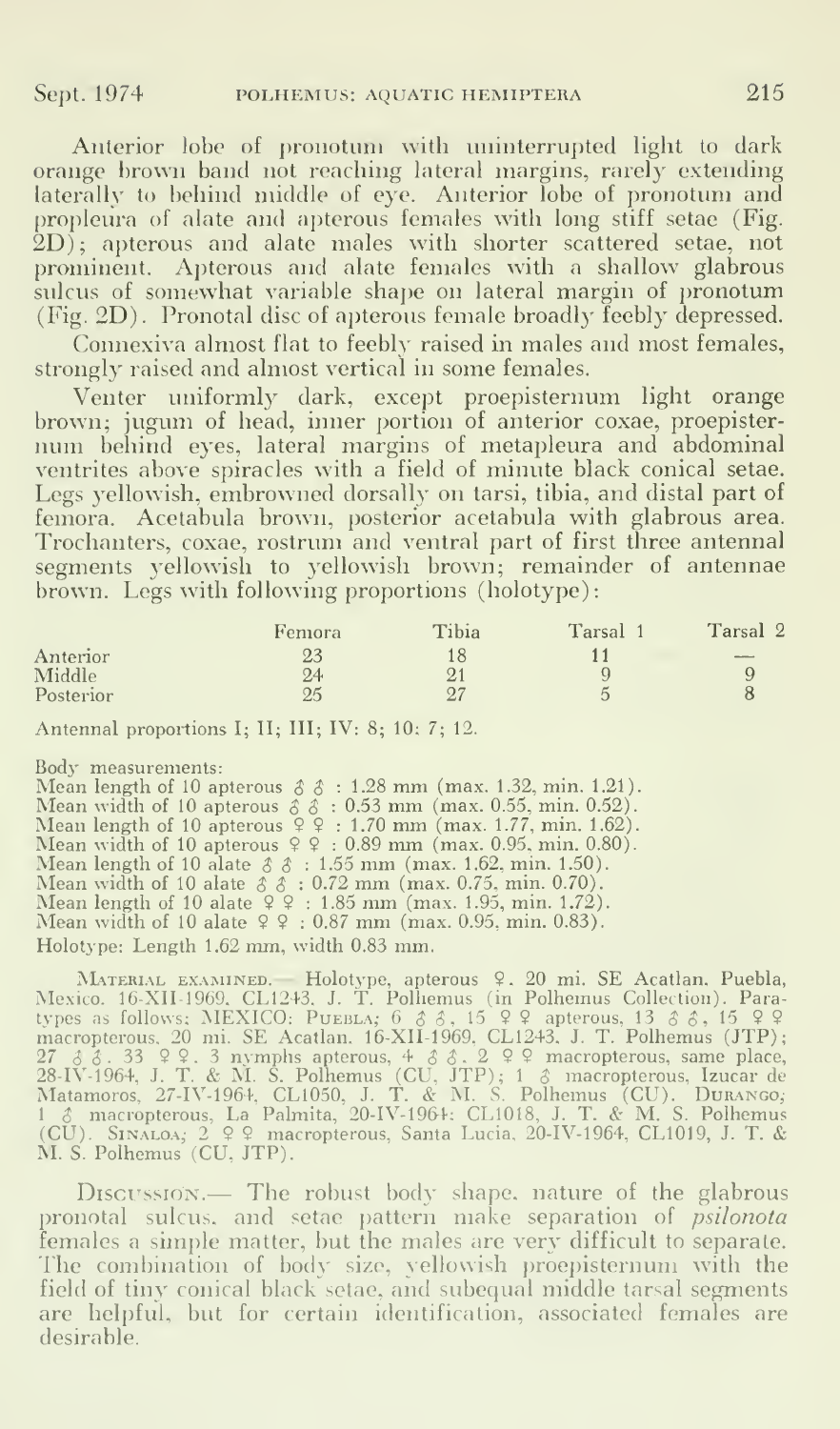#### Microvelia reflexus, n. sp.

Female body shape elongate, similar to Figure IB. Male body shape elongate, similar to Figure 1A, but with pronotum narrower than metanotum and lateral margins sinuate.

Anterior lobe of pronotum with orange brown band extending laterally onto episternum in both sexes. Sparsely set areas of long setae on anterior lobe of pronotum, humeri, and metanotum of apterous female (Fig.  $2F$ ); anterior lobe of pronotum and corium of hemelytra with similar setae in alate female; apterous and alate males with much shorter pubescence. Lateral pronotal margin of apterous female with a depressed area, feebly shining but not glabrous (Fig. IF), absent in alate female.

Connexiva raised in male, but not vertical; vertical in female, abruptly reflexed over abdominal tergite 4 then diverging posteriorly and less strongly reflexed on segments 5 and 6, strongly hirsute on segment 6. Abdominal dorsum clothed with very fine pubescence; female with long decumbent setae on last abdominal tergite.

Venter uniformly dark, except episternum and genital segments orange brown; episternum thickly set with minute conical black setae and a few long setae. Male with last ventrite depressed, forming a broad transverse sulcus. Legs yellowish, embrowned dorsally on tibia, tarsi, and distal part of femora. Coxae, trochanters, beak, and ventral part of first antennal segment yellowish; remainder of antennae brown. Legs with following proportions (holotype):

|           | Femur | Tibia | Tarsal         | Tarsal 2       |
|-----------|-------|-------|----------------|----------------|
| Anterior  |       | 20    | 19             | <b>MARINEZ</b> |
| Middle    | 32    | 07    | 12             | 12             |
| Posterior | 35    | 38    | $\overline{ }$ | 10             |

Antennal proportions I; 11; III; IV: 10; 10; 10; 14.

Body measurements:

Apterous male, length 1.95 mm, width 0.78 mm.

Macropterous male, length 2.14 mm, width 0.88 mm. Apterous female (holotype), length 2.15 mm, width 0.88 mm.

Macropterous female, length 2.22 mm, width 0.97 mm.

Material examined.— Holotype, apterous <sup>9</sup> , San Vito de Java, Costa Rica, CL1287, 30-XII-1968, J. T. Polhemus (in Polhemus Collection). Paratypes, same data as holotype,  $2 \land \land$  apterous,  $4 \land \land \land$ ,  $2 \lor 2 \lor$  macropterous.

Discussion.— The relatively larger size and the transverse orange brown band on the anterior lobe of the pronotum, extending onto the episternum, set reflexus apart from other members of the group.

#### LITERATURE CITED

DRAKE, C. J., AND R. H. HUSSEY. 1955. Concerning the genus *Microvelia* Westwood, with descriptions of two new species and a checklist of the American forms (Hemiptera: Veliidae). Florida Ent. 28(3):95-115.

EsAKi, T. 1937. Die Gcrroidea Mikronesiens (Hemiptera-Heteroptera). Tenthredo 1:351-362, 3 pis.